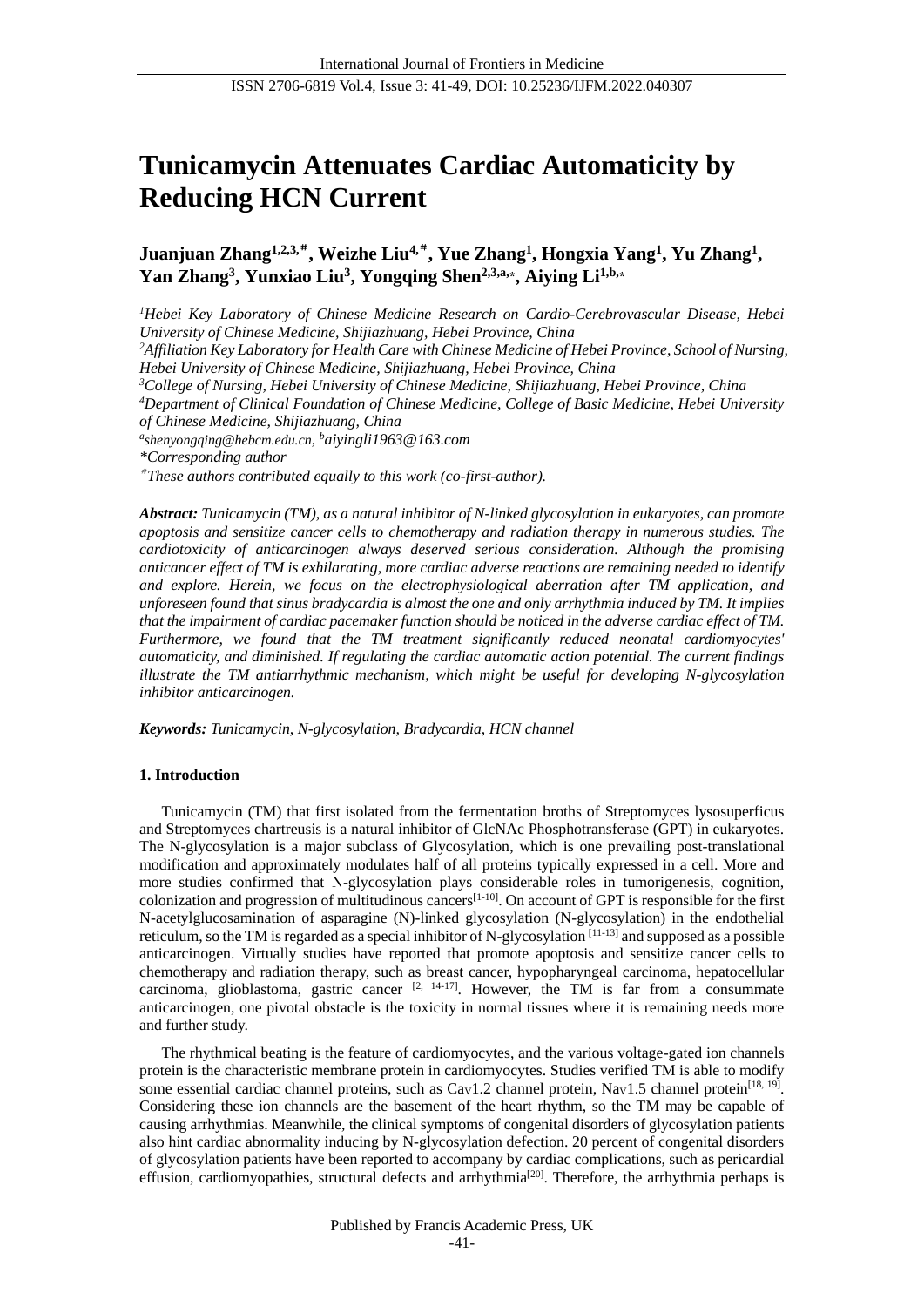one of the cardiotoxicities of TM. However, the theoretical cardiotoxicities of TM are still unexamined and unexplored. In this study, we focused on the cardiac electrophysiological adverse effect of TM, and found that TM causes extensive electrophysiological aberration in rats, such as prolongation of RR interval, QT interval, QRS duration. However, it is unanticipated that sinus bradycardia almost is the one and only arrhythmia, although the ECG parameters were widespread altered. Furthermore, we verified TM could attenuate the cardiac automaticity in neonatal cardiomyocytes, and identified the HCN current (funy current,  $I_f$ ) is impaired during TM application which probably is the noticeable cause of bradycardia.

## **2. Methods**

## *2.1 Animal and Surgery*

Adult Wistar rats (250-300g) were housed for a week at the study site utilizing a 12-h light/dark cycle before surgery. Then a surgery of radio ECG transmitter implantation was performed under sterile conditions. The paired wire electrodes of the transmitters (TA11CTA-F40, Data Sciences International, St.Paul, MN, USA) were placed under the skin of the dorsal and ventral thorax. ECG data recording was set to perform at a sample rate of 10 kHz. The rats would sequentially progress post-surgery recovery period, saline treatment period and TM-treated period. The post-surgery recovery period only contains 3 days' observation without any operations, waiting for the rats recovery from the surgery. During the saline-treated period of 3 days, the rats were applied with 5ml/kg/day saline intraperitoneal injection. And during the TM-treated period, the intraperitoneal injection was continuous, meanwhile, 0.1mg/kg TM was solved in the saline. Heart rate corrected QT interval (QTc) was calculated by standard Bazett's formula, QTc-B = QT /  $(RR)^{1/2}$ . The animal treatments were reviewed and approved by the Ethics Committee of the Hebei University of Chinese Medicine.

## *2.2 Neonatal Cardiomyocytes Culture*

Neonatal cardiomyocytes were prepared from 1-3-day-old Wistar rats by an enzymatic method. Hearts were removed from neonatal rats and the ventricles were minced into 1-mm3 pieces in iced buffer solution, then digested 2-3 times with 0.05% collagenase type II (Worthington Biochemical Corporation, Lakewood, NJ, USA) in buffer solution at 37℃ for 10 min. The dispersed cells from each digestion were combined and purified by centrifugation (1500rpm, 3min). Cardiomyocytes were distinguished from cardiac fibroblasts by different attachment properties. Then the isolated cardiomyocytes were cultured in a mixed medium comprising Dulbecco's modified Eagle's medium (DMEM), 10% fetal bovine serum, 100 unit/ml penicillin and 100 μg/ml streptomycin at  $37^{\circ}$ C in a  $95\%$  O<sub>2</sub> - 5 %CO<sub>2</sub> incubator.

# *2.3 Electrophysiology*

The electrophysiological experiments were performed using the EPC-9 amplifier (HEKA Elektronik, Germany) in neonatal cardiomyocytes in 37℃ maintaining by a heater. The cell-attached current-clamp mode was applied for recording action potentials of neonatal cardiomyocytes, bath solution and pipette solution are same (in mM): NaCl<sub>2</sub> 140, KCl 5.4, HEPES 10, MgCl<sub>2</sub> 1, glucose 10, CaCl<sub>2</sub> 1.8 (pH 7.4 with NaOH). The whole-cell voltage-clamp mode was applied for the hyperpolarization-activated cyclic nucleotide-gated channel current recording. The pipette solution contained: KCl 140, MgCl<sub>2</sub> 1, HEPES 5, EGTA 10, Mg-ATP 5 (pH 7.2 with KOH). And the bath solution contained (in mM): NaCl 135, KCl 5.4, BaCl<sup>2</sup> 2, MgCl<sup>2</sup> 1, 4-AP 0.5, NiCl<sup>2</sup> 2, HEPES 10, glucose 10, CaCl<sup>2</sup> 1.8 (pH 7.4 with NaOH) solution KCl 140,  $MgCl<sub>2</sub>$  1, HEPES 5, EGTA 10,  $Mg$ -ATP 5 pH 7.2 with KOH). The hyperpolarizing voltage steps (3s) up to -140 mV were applied from VHP of -40 mV. When identified the cyclic nucleotide sensitivity of  $I_f$ , the 10  $\mu$ M isoproterenol (Daiichi-sankyo, Japan) was added into the bath solution for increasing the intercellular cyclic nucleotide.

## *2.4 Statistical Analysis*

Data were acquired by using computer software (Pachmaster, HEKA), and all curve fittings and figures were made on Sigma Plot ver. 10 (Systat Software Inc, USA). All results are presented as mean  $\pm$  SE, with the number of observations indicated by n. Values were analyzed by Student's t-test or paired Student's t-test when data were obtained from repeated measurement design. Differences were considered significant at *p*<0.05.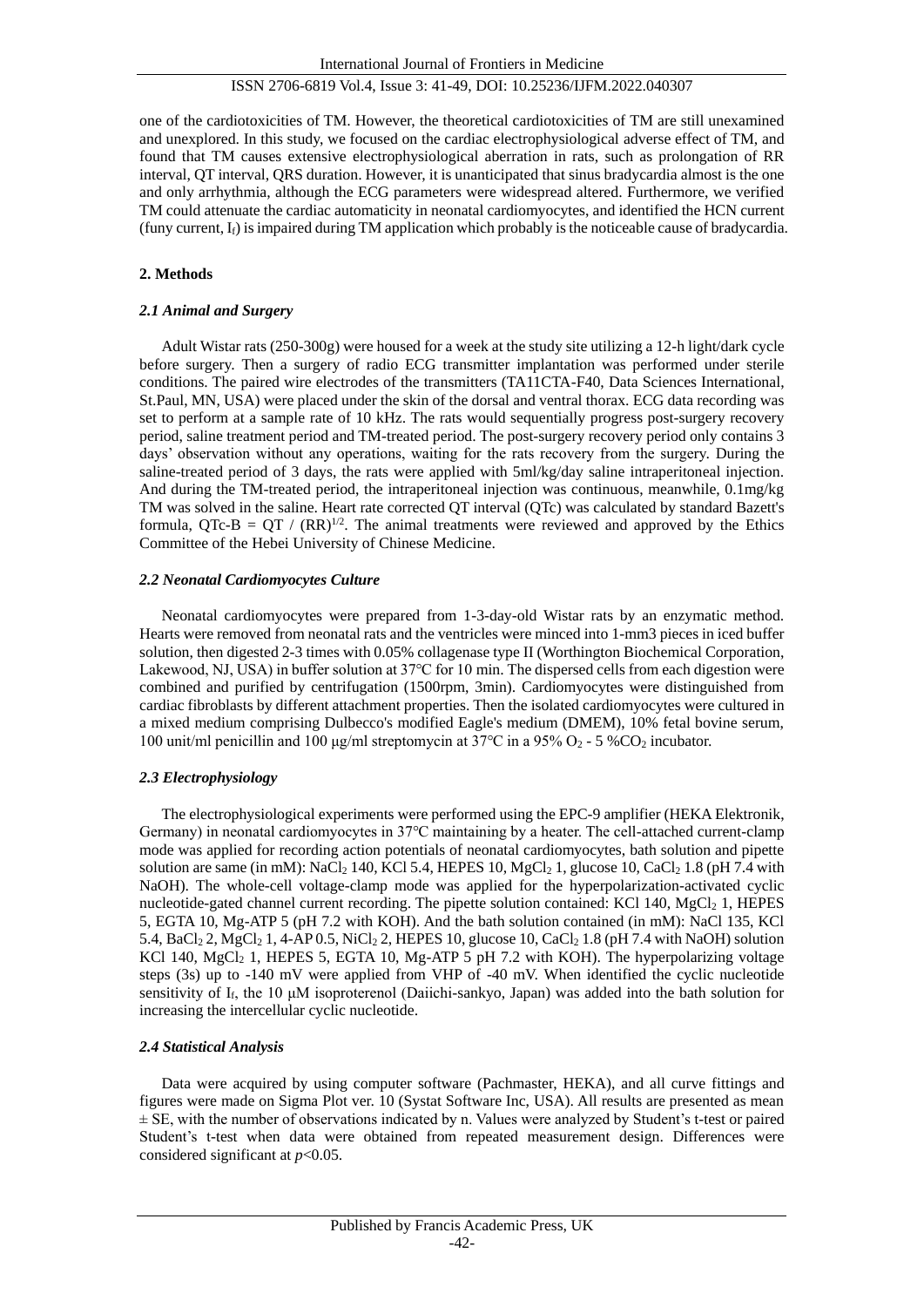#### **3. Results**

#### *3.1 Tunicamycin Caused Serious Sinus Bradycardia in Rats*

We applied intraperitoneally injection with 0.1 mg/kg/day TM to 4 rats and recorded 24 hours ECG of rats.The rats sequentially underwent post-surgery recovery, saline treatment and TM treatment (Fig.1a). The heart rhythm of rats didn't have conspicuous alteration in the first 2-3 days' TM treatment, but the heart rate progressively decreasesd up to serious sinus bradycardia, and died within 5-7 days' TM treatment (Fig.1b). It was noteworthy, the sinus bradycardia was nearly the only arrhythmia induced by TM treatment. Heart rate slows down from  $377.8 \pm 14.3$  beat/min in the saline treatment period to  $237.1 \pm 12.1$  beat/min on the last day with TM treatment (Fig.2a). Other arrhythmias occurred in the stage of impending death stage, all rats ultimately died with serious bradycardia + third-degree A-V block + ventricular escape rhythm (Fig.2). This result implied that the sinus bradycardia was the important cardiotoxic manifestation of TM.



*Figure 1: TM treatment widespread deterioration the ECG parameters in rats.*

(a) Diagram of an animal treatment protocol. The rats sequentially progressed post-surgery recovery period, saline treatment period and TM-treated period after radio ECG transmitter implantation surgery. (b) Scatter diagrams of ECG parameter data from a representative rat. (c) The comparison of ECG parameters between saline-treated period and last TM-treated day. Values represent the mean ±SE. \*p<0.01 vs. Vehicle.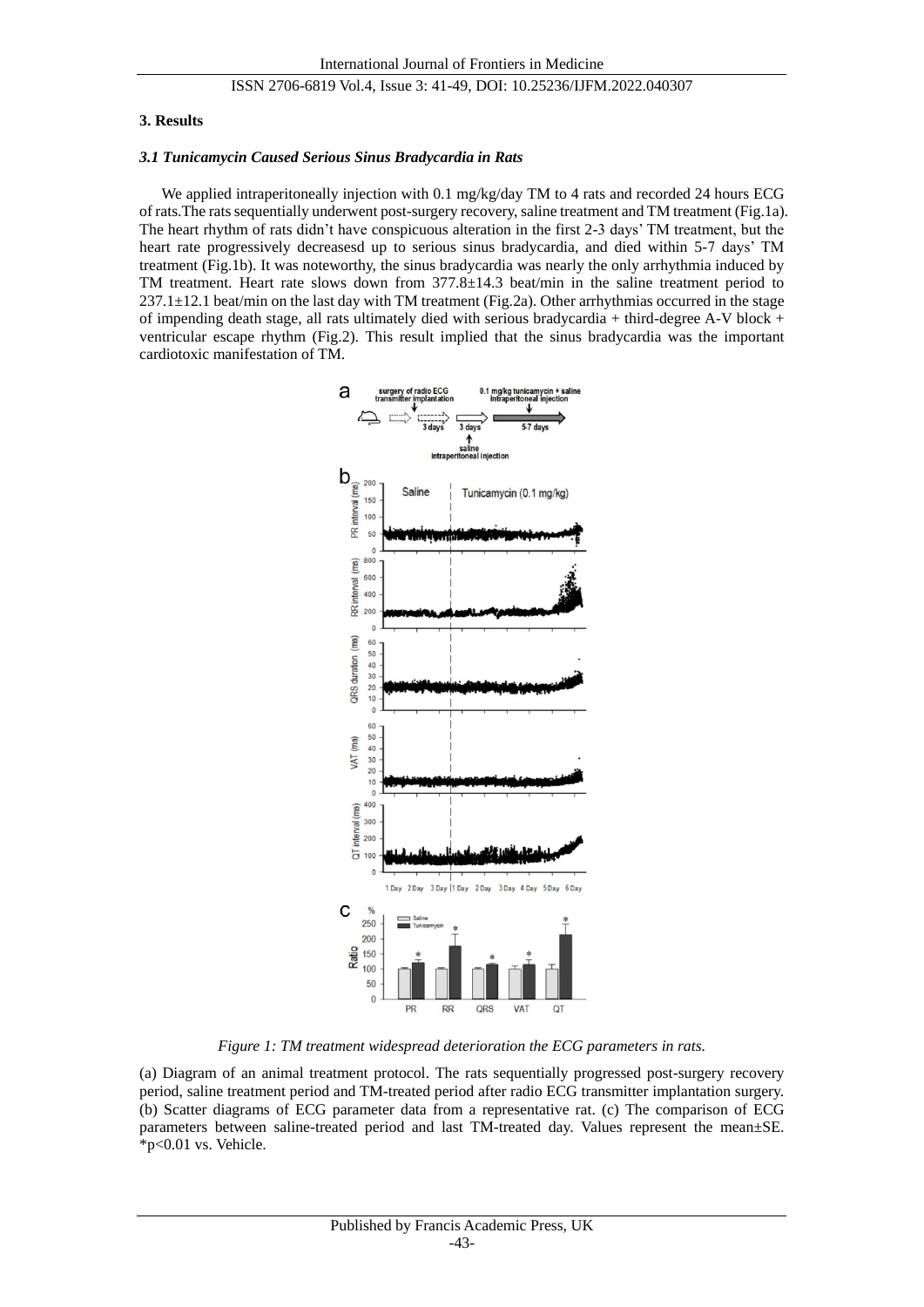

*Figure 2: TM treatment caused serious bradycardia rats.*

(a) Representative heart rate recording from a representative rat. (b) (c) (d) Representative electrocardiograph of different stage. Values represent the mean $\pm$ SE. \*p<0.01 vs. Vehicle.

#### *3.2 Alteration of ECG Parameters Induced by Tunicamycin*

The parameters of 24 hours ECG were obtained from computer analysis. Fig.1b and c demonstrates the representative recording of 24 hours ECG parameters during saline treatment and TM treatment. During the saline treatment phase, the ECG stays at a regular status. When entering the TM treatment phase, the ECG still kept normal status at the initial 2-3 days, but then all the major parameters swiftly deteriorated. Among the parameters, the RR interval and QT interval have a huge increase (Fig.1c). Comparing saline treatment period, the averaged RR interval of last day with TM treatment has a 1.7 time prolongation, from 160.9 $\pm$ 6.5 ms to 282.2 $\pm$ 32 ms, p<0.05, n=4. And the averaged QT interval has a 2.1-time prolongation, from  $58.2 \pm 9.1$  ms to  $125.3 \pm 9.7$  ms, p<0.01, n=4. Beside, the PR interval, QRS duration also have a modest alteration, from  $48.3 \pm 1.8$  ms to  $58.7 \pm 2.1$  ms and from  $19.1 \pm 0.7$  ms to  $22.0 \pm 2.3$  ms (Fig.1c).

Heart rate corrected QT interval (QTc) is a more exact index in the assessment of repolarization changes considering the safety of drugs and cardiac disorders than QT. Consider the lower heart rate after TM-treatment, We calculated the QTc by standard Bazett's formula<sup>[21]</sup> The averaged QTc of 24 hours before death grows significantly escalate than of saline treatment period, from  $144.6 \pm 19.8$  ms to  $233.3 \pm 15.3$  ms,  $p < 0.001$ , n=4. The QTc prolongation may contribute to the generation of ventricular tachycardia in the rats, but all rats died with sinus bradycardia, not ventricular tachycardia, hence we presume heart rate reduction is more critical than QTc prolongation.

#### *3.3 TM Treatment Reduced Cellular Automaticity in Neonatal Cardiomyocytes*

Afterward, TM weakening automaticity was reconfirmed in cardiomyocytes. The monophasic action potential recordings of neonatal cardiomyocytes incubated with or without TM are exhibited in Fig.3. After 24 hours 10 mg/L TM application, the cells' automatic beating frequency presented a significant reduction, from 98.80 $\pm$ 7.11 BPM to 42.20 $\pm$ 9.72 BPM,  $p$ <0.01. The reduction of cellular automaticity reconfirmed the bradycardia caused by TM in rats. Collectively, the N-glycosylation inhibition by TM is able to attenuate cardiac automaticity in vivo and in vitro, so the impairment of cardiac pacemaker function should be noticed in the cardiac adverse effect of TM.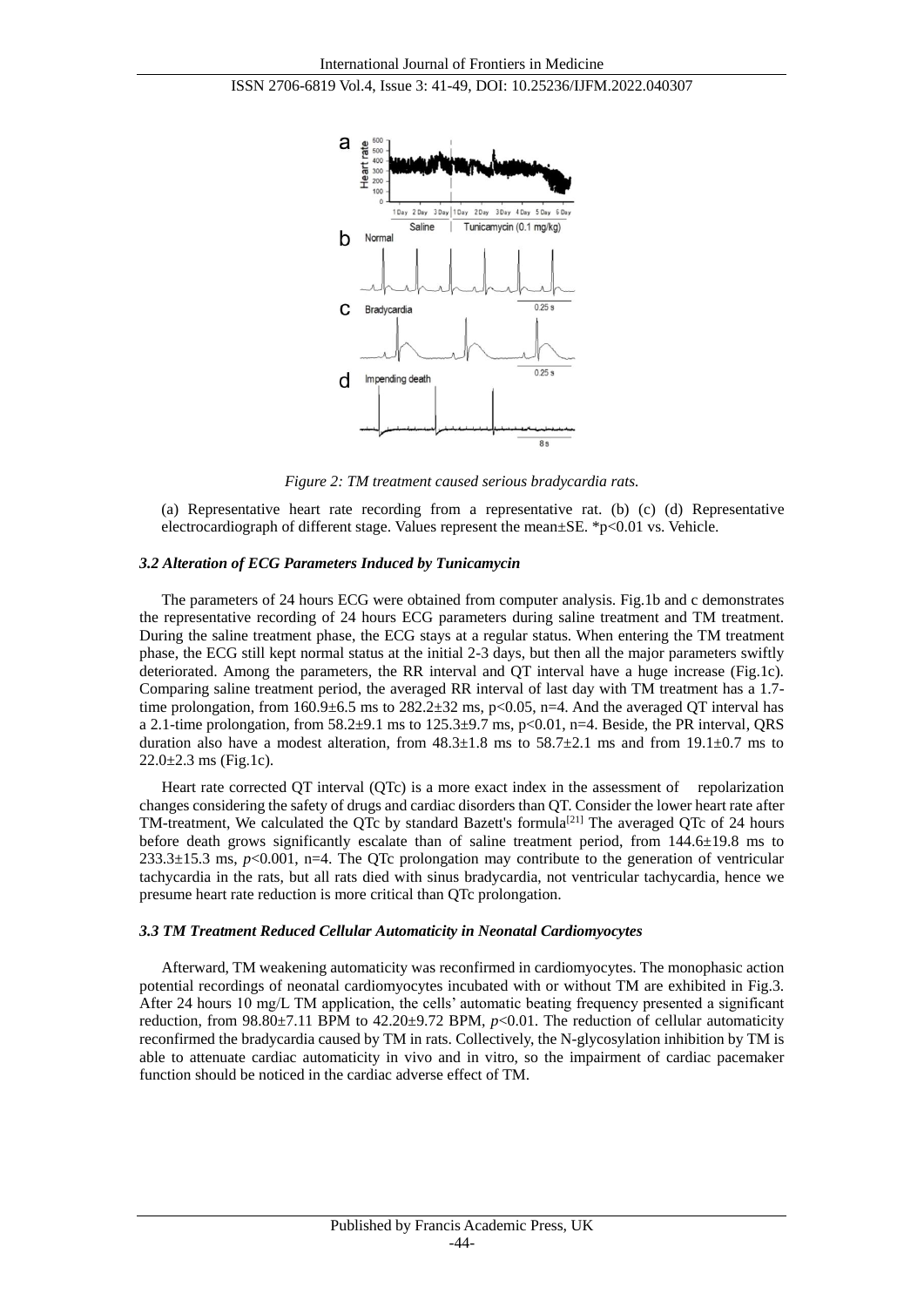



*Figure 3: The TM treatment attenuated the cellular automaticity of neonatal cardiomyocytes.*

(a) Representative action potentials recording of neonatal cardiomyocytes applied with or without TM. (b) Histogram of beating rate frequencies. After 24 hours of 10 mg/L TM application, neonatal cardiomyocytes' automaticity showed an apparent reduction, from  $98.80 \pm 7.11$  BPM to  $42.20 \pm 9.72$  BPM, p<0.01. Values represent the mean±SE. \*p<0.01 vs. Vehicle.

## *3.4 Tunicamycin Attenuated the If in Neonatal Cardiomyocytes*



*Figure 4: TM treatment attenuated the I<sup>f</sup> in the neonatal cardiomyocytes but not change the gated properties of the If.*

(a) Representative current traces of  $I_f$  with or without TM application. (b) The I-V curves of  $I_f$ . Under 24 hours 5 mg/L TM-treatment, If had a significant reduction. The If<sub>1-140mV</sub> reduced from -2.07 $\pm$ 0.29 pA/pF  $(n=25)$  to  $-1.15\pm0.14$  pA/pF  $(n=17)$ , p<0.05. (c) The standardized I-V curves of I<sub>f</sub>. Values represent the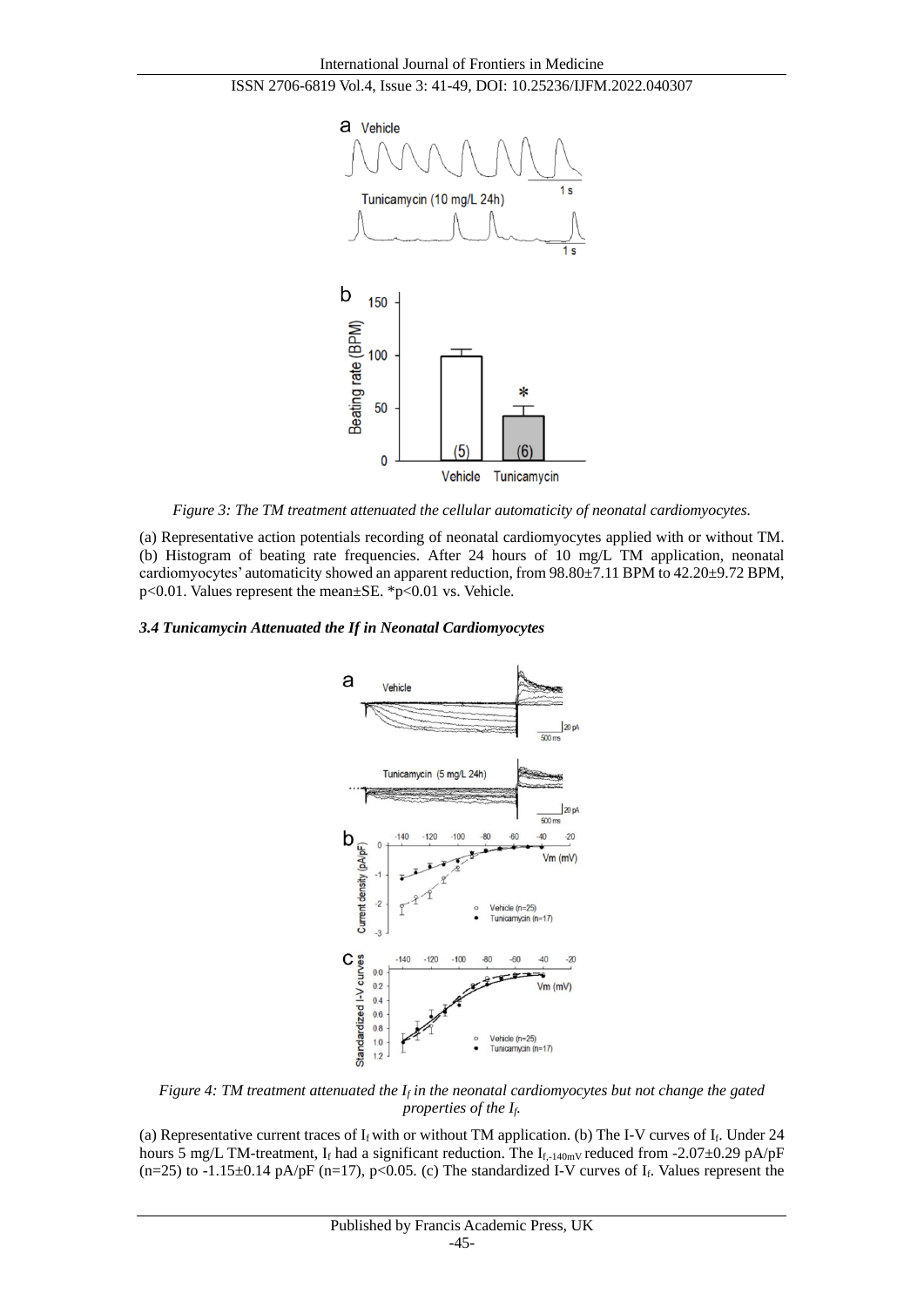mean±SE. \*p<0.01 vs. Vehicle.

The voltage-gated ion channel currents are the basis of cardiac electric activities. So, we speculated the impaired ion channel current is one important cause of the bradycardia caused by TM. It's well known that the  $I_f$  generated by hyperpolarization-activated cyclic nucleotide-gated channel (HCN channel) is responsible for the major inward current during the spontaneous repolarization phase 4 of the action potential, and hence is a crucial regulator of cardiac automaticity. In the present study, we examined the effect of TM on If in neonatal cardiomyocytes. When 10 mg/L TM was applied, the If was too tiny to detectable by whole-cell patch-clamp. Then TM was decreased to 5 mg/L, the  $I_f$  presented an approximate 50% reduction (Fig.4a and b), the  $I_f$ , -140mV reduced from -2.07 $\pm$ 0.29 pA/pF (n=25) to -1.15 $\pm$ 0.14 pA/pF (n=17), *p*<0.05. Considered the pivotal role of I<sub>f</sub> in the cardiac automaticity, the I<sub>f</sub> reduction was a noticeable reason for the sinus bradycardia caused by TM. However, there was no significant difference between the standardized I-V curves with or without TM, so the voltage-dependent property of  $I_f$  was not altered by TM(Fig.4c).

#### *3.5 Tunicamycin Did Not Alter the Gating Properties of the HCN Channel*

HCN channel is denominated according to its hyperpolarization-activation and cyclic nucleotide sensitivity. The intercellular cyclic nucleotide sensitivity enables  $I_f$  had key roles in the positive chronotropic effect of catecholamine, and also was examined in the present study. After added 10 μM isoproterenol into the bath solution, the  $I_f$  was remarkable enlarged whether with or without TM (Fig.5a) and b). After standardization, we found that the growth ratios of  $I_f$  were statistically identical between TM group and vehicle group (Fig.5c ), which suggested that TM also not regulated the cyclic nucleotide sensitivity of  $I_f$ . So, TM seemly only reduced the amplitude of  $I_f$ , without changing the properties.



#### *Figure 5: TM treatment did not change the sensitivity of cyclic nucleotides of the If.*

(a) Representative current traces of  $I_{f,-140mV}$  before and after 10  $\mu$ M isoproterenol stimulation. (b) The I-V curves of  $I_f$  before and after isoproterenol stimulation. (c) The growth ratios of  $I_f$  under different hyperpolarizing voltage. Values represent the mean $\pm$ SE. \*p<0.01 vs. Vehicle.

#### **4. Discussion**

N-glycosylation inhibitor is a novel trend of anticarcinogen<sup>[10]</sup>. The N-glycosylation is denominated from that the glycans are attached to the nitrogen atom of an asparagine (N) which is present as a part of Asparagine-X-Serine/Threonine-X (N-X-S/T-X) consensus sequence. The N-glycans, due to their diverse sugar molecules arrangement, provide a great structural and functional variety to the protein that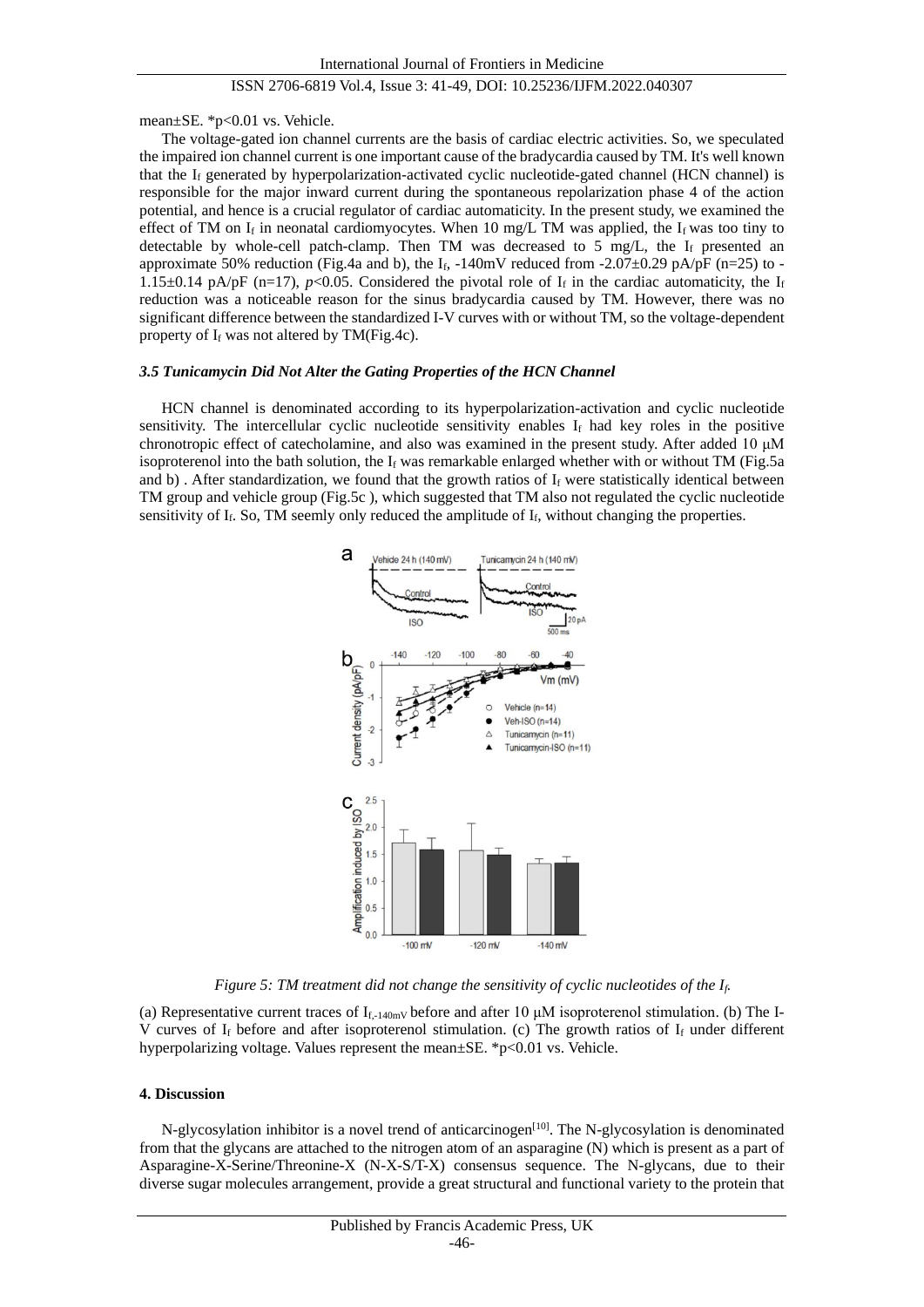is necessary for biological processes. But sometimes the excessive N-glycosylation will contribute to some malignant processes. At present, aberrant glycosylation has been widely recognized as an important hallmark of cancer and significantly correlates with the development, progression, metastasis and chemoresistance of tumors[1-10]. Therefore the intervention of N-glycosylation is considered to apply in anticancer therapy. TM is a canonical compound for blocking N-linked glycosylation by inhibiting the transfer of UDP-N-acetylglucosamine (GlcNAc) to dolichol phosphate in the endoplasmic reticulum (ER) of eukaryotic cells, thus disrupting protein maturation[11-13]. TM, as a natural N-glycosylation inhibitor, was consequently tried in anticancer therapy. Inspiringly, a number of studies have confirmed that TM could sensitize cancer cells to chemotherapy and radiation therapy, including multidrug-resistant gastric cancer cells, hepatocellular carcinoma, breast cancer cells, and has been identified as a promising anticancer therapeutic<sup>[2, 16, 22-25]</sup>. However, TM is far from a consummate anticarcinogen, one pivotal obstacle is the toxicity in normal tissues.

The cardiotoxicity of anticarcinogen always deserved serious consideration. An increasing number of oncology patients are facing cancer therapy-related cardiac dysfunction risk, leading to the emerging field of cardio-oncology (also known as onco-cardiology)<sup>[26]</sup>. Although the excellent anticancer effect of TM is exhilarating, more cardiac adverse reactions are remaining need to identify and explore. In this study, we inspected the cardiac electrophysiological abnormalities caused by TM, and unforeseen found the cardiac automaticity of rats is susceptibly impaired after 3 day's 0.1 mg/kg/day TM intraperitoneal injection, and all rats were dead within 7 days. The TM tolerance may differ from species and potency, frequency of TM application. The nude mouse is enough to withstand 4 weeks 0.5 mg/kg/week TM intraperitoneal injection, and the high dose TM-treatment exhibit appreciable anticancer effect in nude mouse xenograft models of human hepatocellular carcinoma<sup>[15]</sup>. In comparison, a single 1 mg/kg dose of TM is sufficient to cause serious inflammation and necrosis in rat livers<sup>[27]</sup>.

On account of N-glycosylation exists in massive protein, the TM wildly regulates numerous biological processes. For example, TM sensitized hepatocellular carcinoma to cisplatin-induced apoptosis and reversed drug resistance by regulating the DPAGT1/Akt/ABCG2 pathway<sup>[16]</sup>. And cotreatment with TM and Adriamycin dramatically decreased the viability of gastric cancer cells, especially multidrug-resistant cells, by triggering ER stress-associated apoptosis<sup>[2]</sup>. While as for the cardiac electrophysiological abnormalities caused by TM in the present study, the N-glycans deficiency of voltage-gated ion channels perhaps an appropriate reason. It was reported that multiple cardiac ion channels, including Na<sub>V</sub>1.5, Ca<sub>V</sub>1.2, K<sub>V</sub>11.1, K<sub>V</sub>1.4, Ca<sub>V</sub>3.1 were modulated by N-glycosylation<sup>[18, 19, 28,]</sup>  $^{29}$ , and the arrhythmia also was observed inCDGs and N-glycosylation defect animals<sup>[18, 20]</sup>. Our result was consistent with the previous studies, TM caused widespread aberration of ECG parameters in rats which indicated diverse impairment of ion channel current. But unanticipated, although ECG parameters were extensively altered, the bradycardia seems to be the only arrhythmia caused by TM. Meanwhile the cardiac automaticity diminution was reconfirmed in neonatal cardiomyocytes by spontaneous action potential recording. So the pacemaker-related ion channels perhaps need more attention in the cardiotoxicity of TM. The  $I_f$  generated by HCN channels is the inward currents in the automatic depolarization phase 4 of the action potential of pacemaker cells, which is crucial for the spontaneous electric action of the sinoatrial node<sup>[30, 31]</sup>. The HCN channel also belonged to N-glycosylation proteins. Although the exact function of N-glycans in the dominant cardiac isoform HCN4 is still unclear, it was reported that mutation of N-glycosylation site of HCN1 and HCN2 (HCN1 $_{\rm N327Q}$  and HCN2<sub>N380Q</sub>) led to channel protein fail to arrive at the membrane and hence reduces the  $I_f$ <sup>[32, 33]</sup>. Similar to the previous studies, we also observed the TM treatment significantly diminish  $I_f$ , and speculated it was the noticeable reason for the sinus bradycardia caused by TM. Furthermore, we also examined the voltage-gating properties and intercellular cyclic nucleotide sensitivity of  $I_f$ , consistent with  $HCN1_{N3270}$  and  $HCN2_{N3800}$ , the N-glycosylation deficiency induced by TM application did not alter the gating kinetics of  $I_f$ . So, the TM seemly only reduced the amplitude of If, without changing the properties.

## **5. Conclusions**

We scrutinized that the cardiac electrical aberration caused by TM in vivo by radio ECG transmitter implantation, and found that the bradycardia was the dominant arrhythmia after application. Then we reverify TM will diminish cellular automaticity in vitro, and identify the reduction of  $I_f$ , is an influential reason. These results contribute to further understanding of the cardiotoxicity of TM, and may promote the discovery and development of N-glycosylation inhibitor anticarcinogen.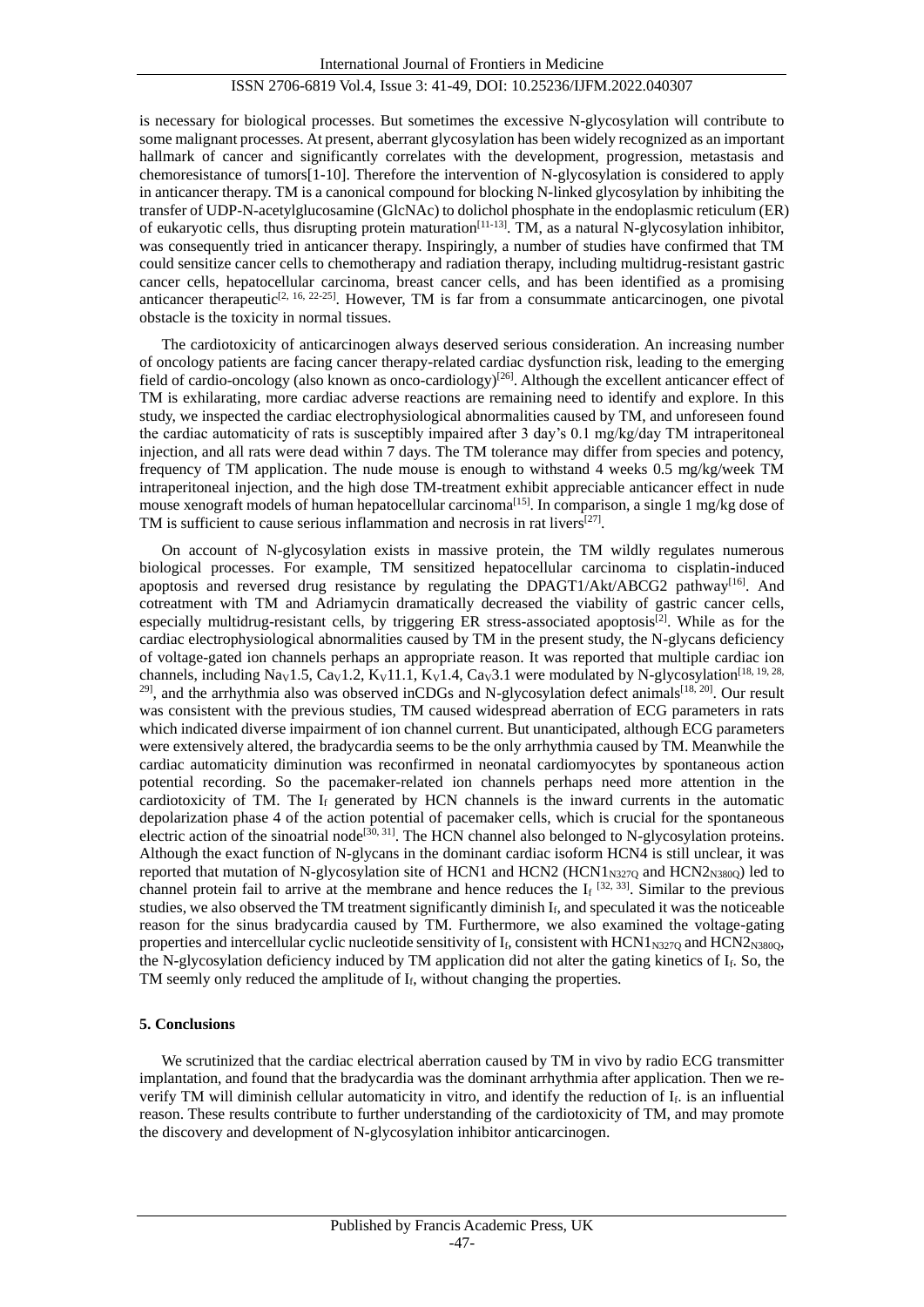#### **Acknowledgements**

**Funding information:** This research was funded by Hebei Province introduction of overseas students funding project (grant number:C20210359), Medical science research project of Hebei Provincial Health Commission (grant number:20221484) to Weizhe Liu. Science and Technology Project of Hebei Education Department (grant number: BJ2018031; BJ2021032), The Outstanding Youth Project of Department of Education of Hebei Province (grant number:YQ2020009) and Doctoral Research Fund Project of Hebei University of Chinese Medicine(grant number: BSZ2020008)

**Conflict of interest:** The authors declare no conflict of interest.

### **References**

*[1] Tang, L., Chen X., Zhang, X., Guo, Y., Su J., Zhang, J., Peng, C., Chen, X. (2019) N-Glycosylation in progression of skin cancer. Med Oncol, 36:50.*

*[2] Wu, J., Chen, S., Liu, H., Zhang, Z., Ni, Z., Chen, J., Yang, Z., Nie, Y., Fan, D. (2018) Tunicamycin specifically aggravates ER stress and overcomes chemoresistance in multidrug-resistant gastric cancer cells by inhibiting N-glycosylation. J Exp Clin Cancer Res, 37:272.*

*[3] Sinevici, N., Mittermayr, S., Davey, G. P., Bones, J., O'Sullivan, J. (2019) Salivary N-glycosylation as a biomarker of oral cancer: A pilot study. Glycobiology,29:726-734.*

*[4] Mun, D. G., Bhin, J., Kim, S., Kim, H., Jung, J. H., Jung, Y., Jang, Y. E., Park, J. M., Kim, H., Jung, Y., Lee, H., Bae, J., Back, S., Kim, S. J., Kim, J., Park, H., Li, H., Hwang, K. B., Park, Y. S., Yook, J. H., Kim, B. S., Kwon, S. Y., Ryu, S. W., Park, D. Y., Jeon, T. Y., Kim, D. H., Lee, J. H., Han, S. U., Song, K. S., Park, D., Park, J. W., Rodriguez, H., Kim, J., Lee, H., Kim, K. P., Yang, E. G., Kim, H. K., Paek, E., Lee, S., Lee, S. W., Hwang, D. (2019) Proteogenomic Characterization of Human Early-Onset Gastric Cancer. Cancer Cell, 35:111-124.e10.*

*[5] Vermassen, T., De Bruyne, S., Himpe, J., Lumen, N., Callewaert, N., Rottey, S., Delanghe, J. (2019) N-Linked Glycosylation and Near-Infrared Spectroscopy in the Diagnosis of Prostate Cancer. Int J Mol Sci, 20.*

*[6] Zhang, J., Ten, Dijke P., Wuhrer, M., Zhang, T. (2021) Role of glycosylation in TGF-β signaling and epithelial-to-mesenchymal transition in cancer. Protein Cell,12:89-106.*

*[7] Legler, K., Rosprim, R., Karius, T., Eylmann, K., Rossberg, M., Wirtz, R. M., Müller, V., Witzel, I., Schmalfeldt, B., Milde-Langosch, K., Oliveira-Ferrer, L. (2018) Reduced mannosidase MAN1A1 expression leads to aberrant N-glycosylation and impaired survival in breast cancer. Br J Cancer, 118:847-856.*

*[8] Jones, R. B., Dorsett, K. A., Hjelmeland, A. B., Bellis, S. L. (2018) The ST6Gal-I sialyltransferase protects tumor cells against hypoxia by enhancing HIF-1α signaling. J Biol Chem, 293:5659-5667.*

*[9] Cui, J., Huang, W., Wu, B., Jin, J., Jing, L., Shi, W. P., Liu, Z. Y., Yuan, L., Luo, D., Li, L., Chen, Z. N., Jiang, J. L. (2018) N-glycosylation by N-acetylglucosaminyltransferase V enhances the interaction of CD147/basigin with integrin β1 and promotes HCC metastasis. J Pathol, 245:41-52.*

*[10] Pinho, S. S., Reis, C. A. (2015) Glycosylation in cancer: mechanisms and clinical implications. Nat Rev Cancer, 15:540-55.*

*[11] Surani, M. A. (1979) Glycoprotein synthesis and inhibition of glycosylation by tunicamycin in preimplantation mouse embryos: compaction and trophoblast adhesion. Cell, 18:217-27.*

*[12] Yoo, J., Mashalidis, E. H., Kuk, A. C. Y., Yamamoto, K., Kaeser, B., Ichikawa, S., Lee S. Y. (2018) GlcNAc-1-P-transferase-tunicamycin complex structure reveals basis for inhibition of N-glycosylation. Nat Struct Mol Biol, 25:217-224.*

*[13] Hakulinen, J. K., Hering, J., Brändén, G., Chen, H., Snijder, A., Ek, M., Johansson, P. (2017) MraYantibiotic complex reveals details of tunicamycin mode of action. Nat Chem Biol, 13:265-267.*

*[14] Sang, X., Li, L., Rui, C., Liu, Y., Liu, Z., Tao, Z., Cheng, H., Liu, P. (2021) Induction of EnR stress by Melatonin enhances the cytotoxic effect of Lapatinib in HER2-positive breast cancer. Cancer Lett, 518:82-93.*

*[15] Gu, C., Zhang, Y., Chen, D., Liu, H., Mi, K. (2021) Tunicamycin-induced endoplasmic reticulum stress inhibits chemoresistance of FaDu hypopharyngeal carcinoma cells in 3D collagen I cultures and in vivo. Exp Cell Res, 405:112725.*

*[16] Hou, H., Sun, H., Lu, P., Ge, C., Zhang, L., Li, H., Zhao, F., Tian, H., Zhang, L., Chen, T., Yao, M., Li, J. (2013) Tunicamycin potentiates cisplatin anticancer efficacy through the DPAGT1/Akt/ABCG2 pathway in mouse Xenograft models of human hepatocellular carcinoma. Mol Cancer Ther, 12:2874-84. [17] Cui, X., Sun, D., Shen, B., Wang, X. (2018) MEG-3-mediated Wnt/β-catenin signaling pathway controls the inhibition of tunicamycin-mediated viability in glioblastoma. Oncol Lett, 16:2797-2804.*